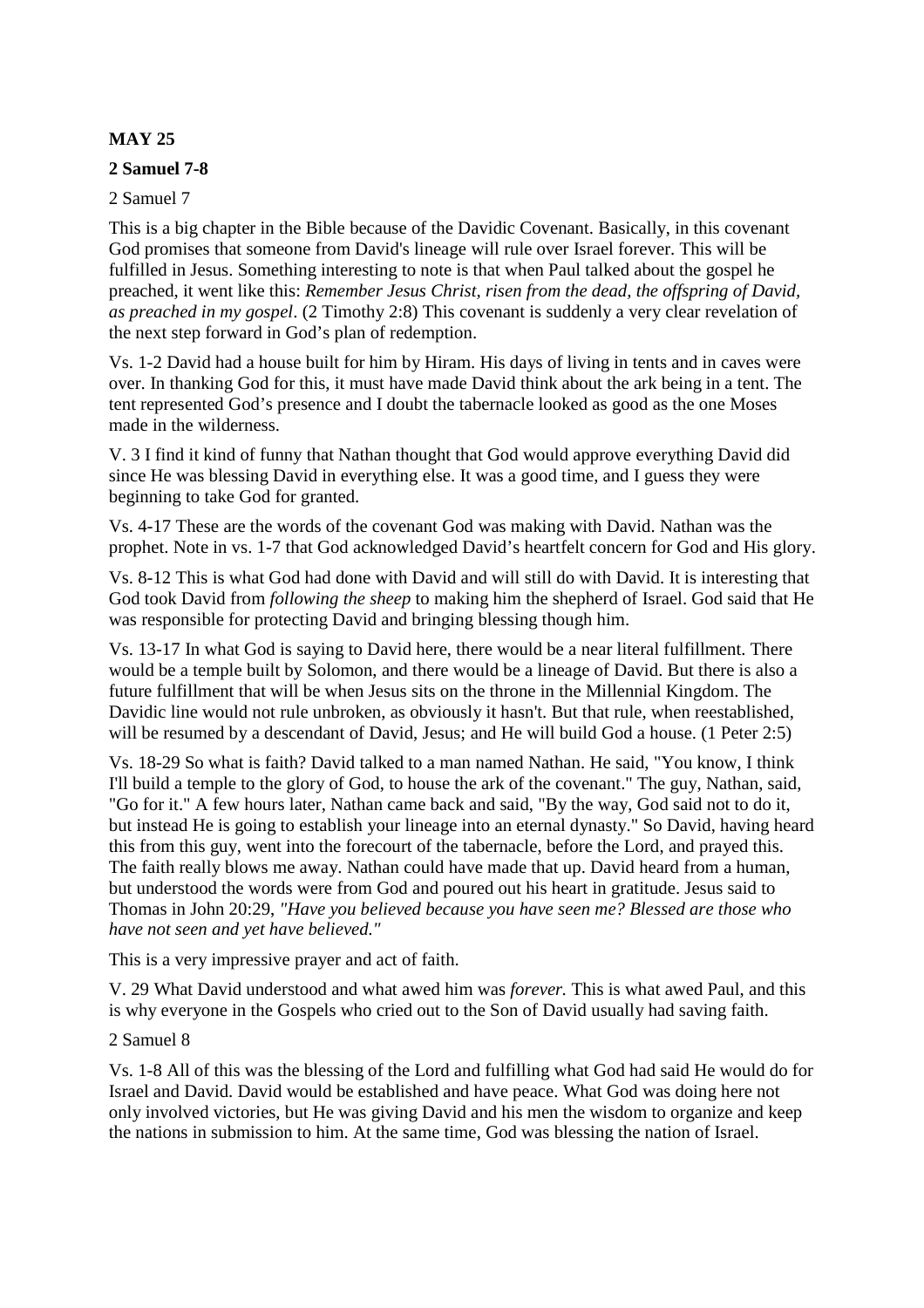Vs. 9-12 God not only took care of David's enemies, but He gave David allies. We'll see in Chronicles that although David couldn't build the temple, he had all the materials stockpiled and he gave a set of blueprints to Solomon before he died.

Vs. 13-14 This might be mentioned because the Edomites lived in the rock and may have been thought to be invincible. David defeated them.

Vs. 15-18 So David and Israel got organized. David's sons were officials. We'll see later that this was a way kings began to train their sons. One son in particular will take his role as an official very seriously. That would be Absalom.

We'll be reading a lot more about David in Kings and Chronicles, and it is amazing how much David organized. It seems that as God expands His work and blesses what we do for Him, He also organizes us. I think some of the organizing David did came out of passions that God gave him. We can trust God to do this for us too in the harvest. If He blesses, He will help us get organized.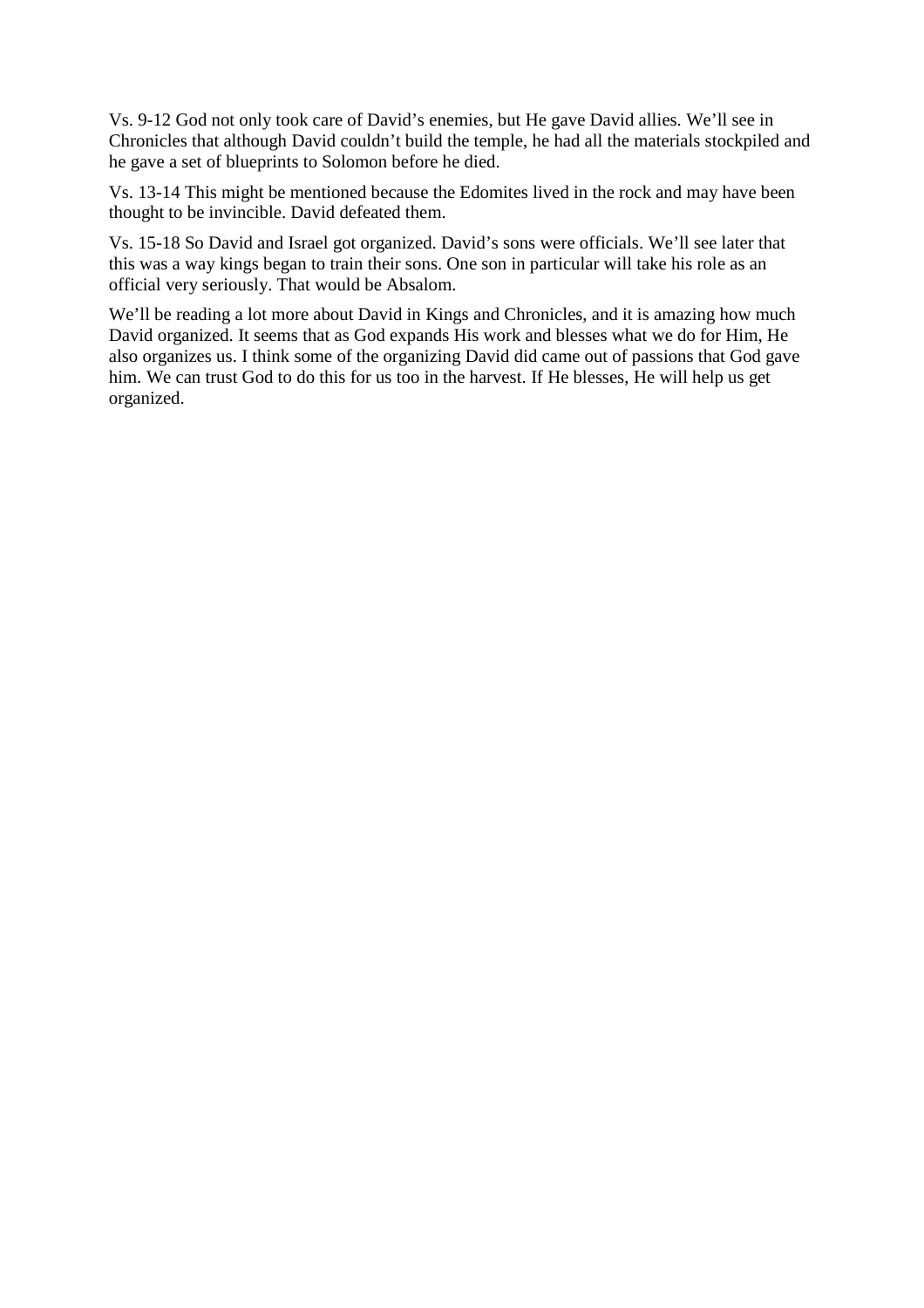## **John 14:15-31**

Remember from John 14:1 that being troubled of heart and afraid is the context here. This worry is because Jesus will be leaving them, now and in the future. This is mentioned several times.

Vs. 15-17 The Holy Spirit then will take Jesus' place both leading and comforting them in the mission. The Holy Spirit is not given primarily to comfort us when the car breaks or we're lonely. There is a purpose for us being left here on earth as witnesses of Christ, and the Holy Spirit comforts and enables us for that.

Vs. 18-24 Jesus speaks lots of comfort and encouragement here. Notice that the way for them, and us, to commune and connect with the Lord will be through His Word. The Holy Spirit enables this, but we respond in love to knowing and obeying the Word. Not only do the Father and Son dwell with us, but the Father confirms His love to us. And all of this is when we are following in the harvest. Verse 22 shows that this is all enabled by the Spirit.

Also, notice how often love is mentioned in these verses. Circle the word *love.* Loving Christ and obeying Him, following Him in the harvest, will result in the Son and the Father manifesting themselves to us and making their abode with us, all this via the Holy Spirit. So what is it that we are obedient to? This obeying is not general moral living or going to church or singing in worship and living harmless lives. This obedience is following Christ in the mission. We'll see this emphasis of mission in the next chapter, and it is important to grasp this to understand how the Holy Spirit will help us. If you think about what Jesus commanded His disciples, you'll see that much of it had to do with being fearless, anxiety-free followers in the harvest who were not ashamed to testify to His name. His commandments are summed up in the Great Commission.

Vs. 25-31 As Jesus introduced the ministry of the Spirit, He applied the Spirit's coming to their immediate need for comfort. They would also need the Spirit's comfort in their future ministry, as they stood for Jesus. There is the element of joy that Jesus was going to the Father. But they didn't understand what that would mean for the plan of redemption or the incredible message they would be taking into the world. They also didn't understand the power of the spiritual authorities that would be directed to them this night or in the future. In that too, the Spirit of God would be their Helper.

As disciples we need to see that the power and ministry of the Spirit is to aid and comfort and empower us as we are laboring in the harvest, reaching the lost and making disciples, who make disciples. Jesus told His disciples, *If anyone serves me, he must follow me; and where I am, there will my servant be also.* Jesus is still seeking to save the lost and we need to be with Him in the harvest. Then we will know the power and wonder of the Spirit.

## **Psalm 119:33-48**

Notice how many ways God's Word is referred to. Notice the pleas, petitions and cries for help. Isn't this amazing stuff with which to fill your heart? This is how we are to cry out and what we are to do, when we are being pressed by the stuff of this life. Our hope is only in God and His Word.

Vs. 33-40 This is David crying out to hold true to the Word. Notice the mention of *selfish gain*, *worthless things* and the reproach of others. Those are things that take us from the Word. David, here and elsewhere, expresses his delight and longing for the Word. When he had those, David was safe and thriving. That's the same with us.

Vs. 41-48 Here, the *steadfast love* of the Lord and remembrance of God saving David secured his heart in the Word, even when he was taunted. Notice the importance of meditation to David. Again, when David did this, he was a mighty man for God.

#### **Proverbs 15:33**